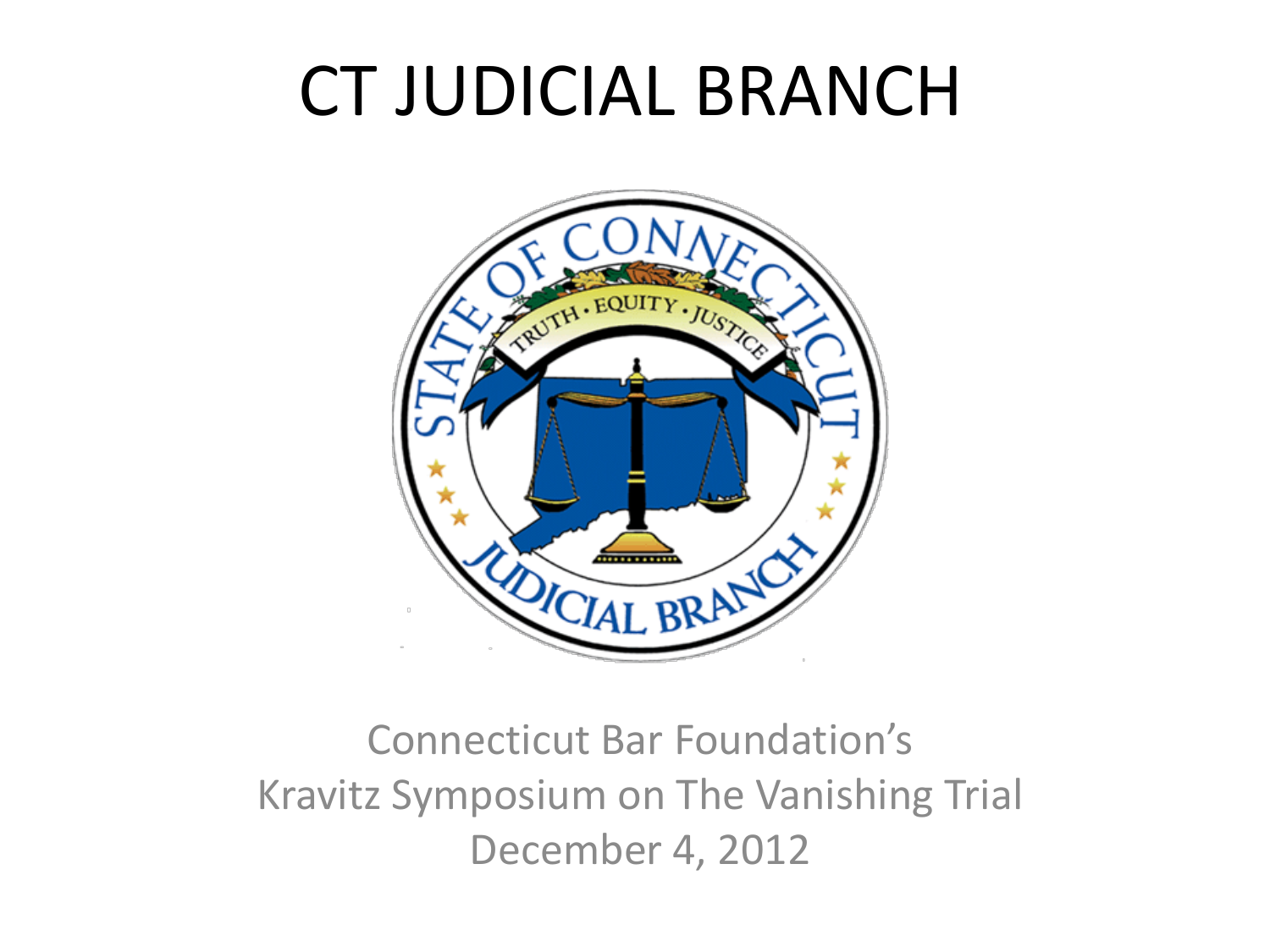## **Civil Cases Added**



**State Fiscal Year**

- 22% Increase in Civil Cases from 2004/2005 to 2011/2012
- Increase of 12,000 Cases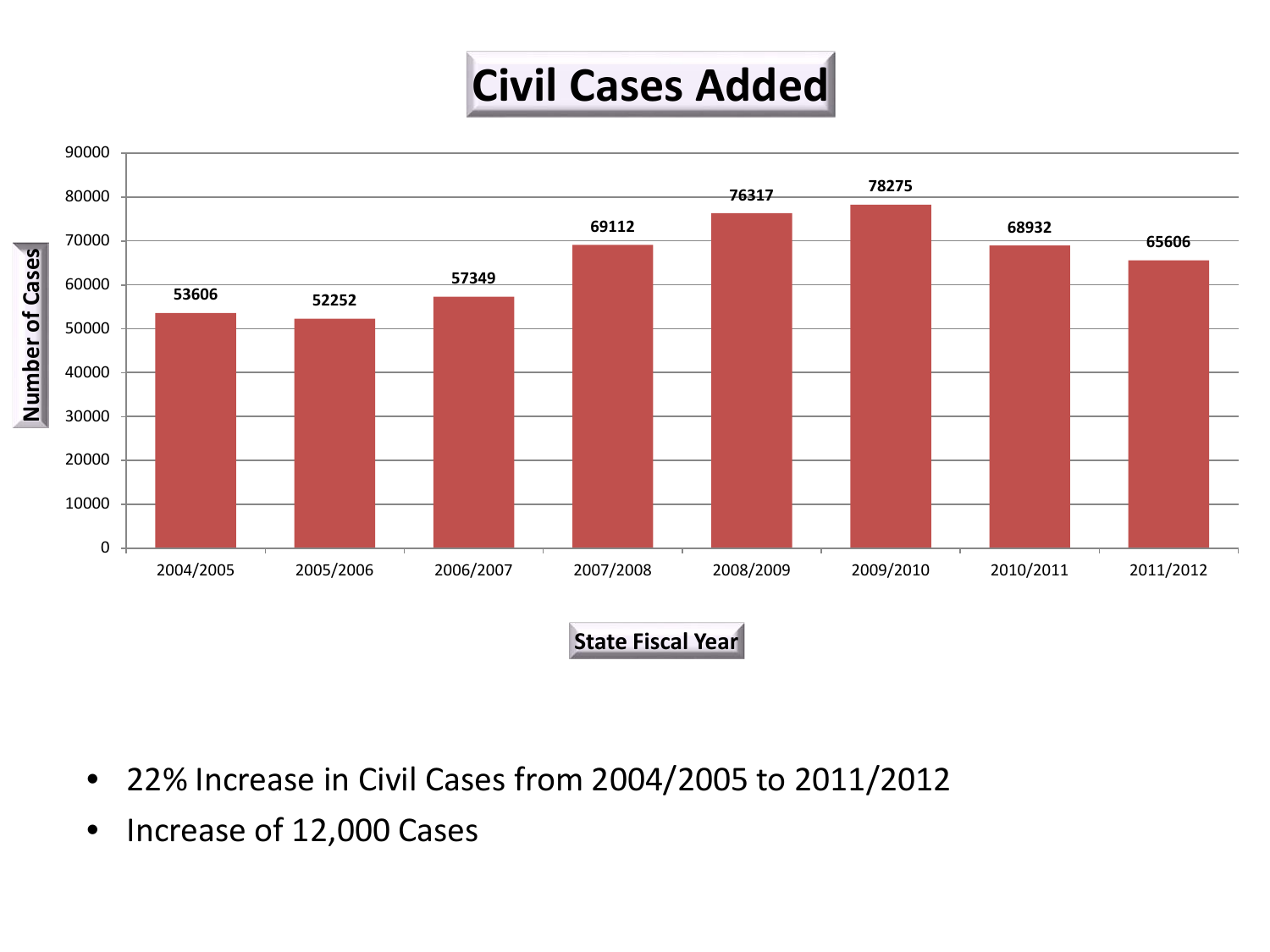### **Civil Cases Added**



**\*\* Contract cases consist predominantly of collection cases**

**<sup>\*</sup> Total Civil Cases Added includes foreclosure and contract cases**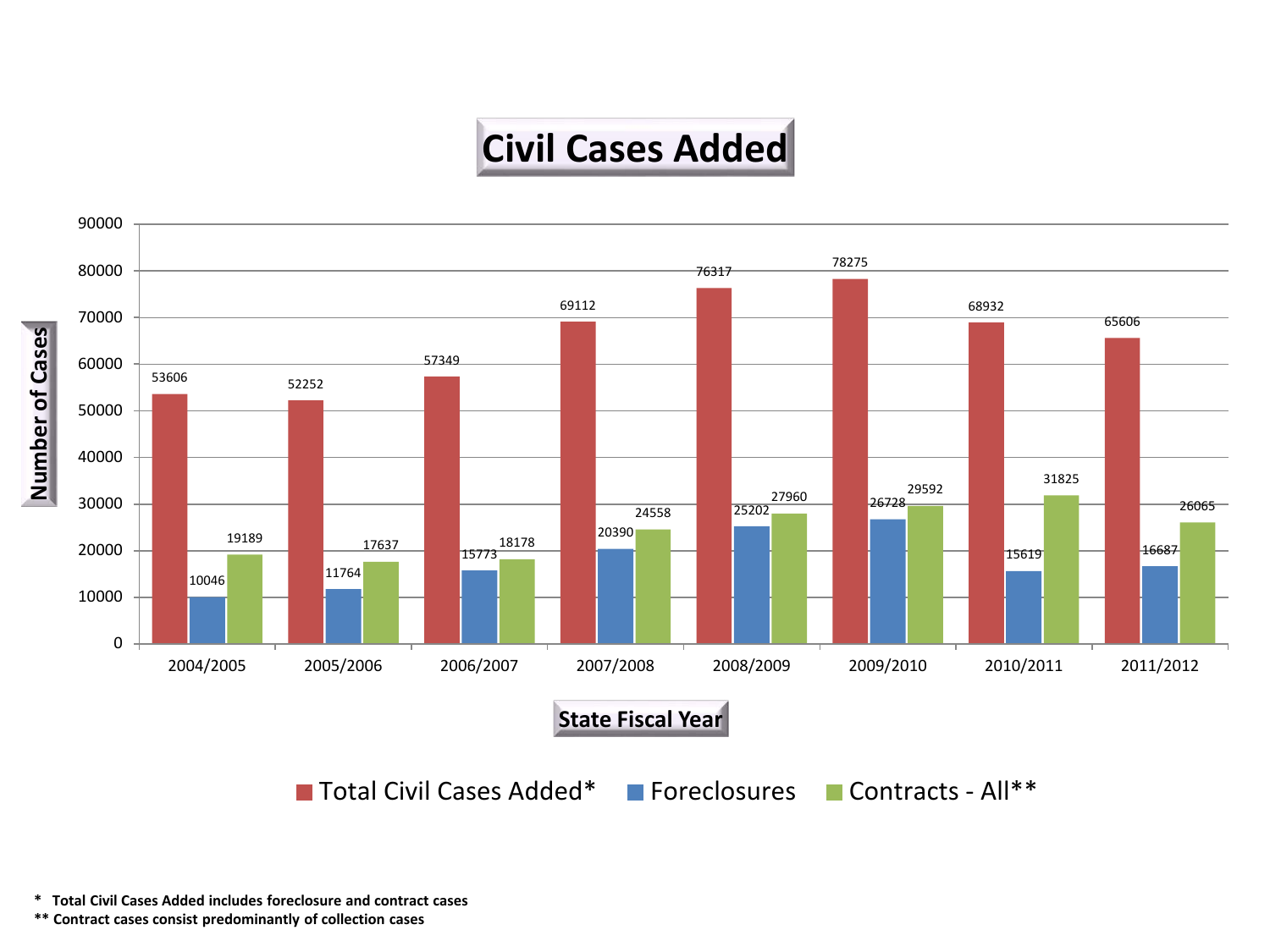#### **Potential Pool of Jury Cases - Civil Cases Added\***



• Potential Pool of Jury Cases has Declined by 6% from 2004/2005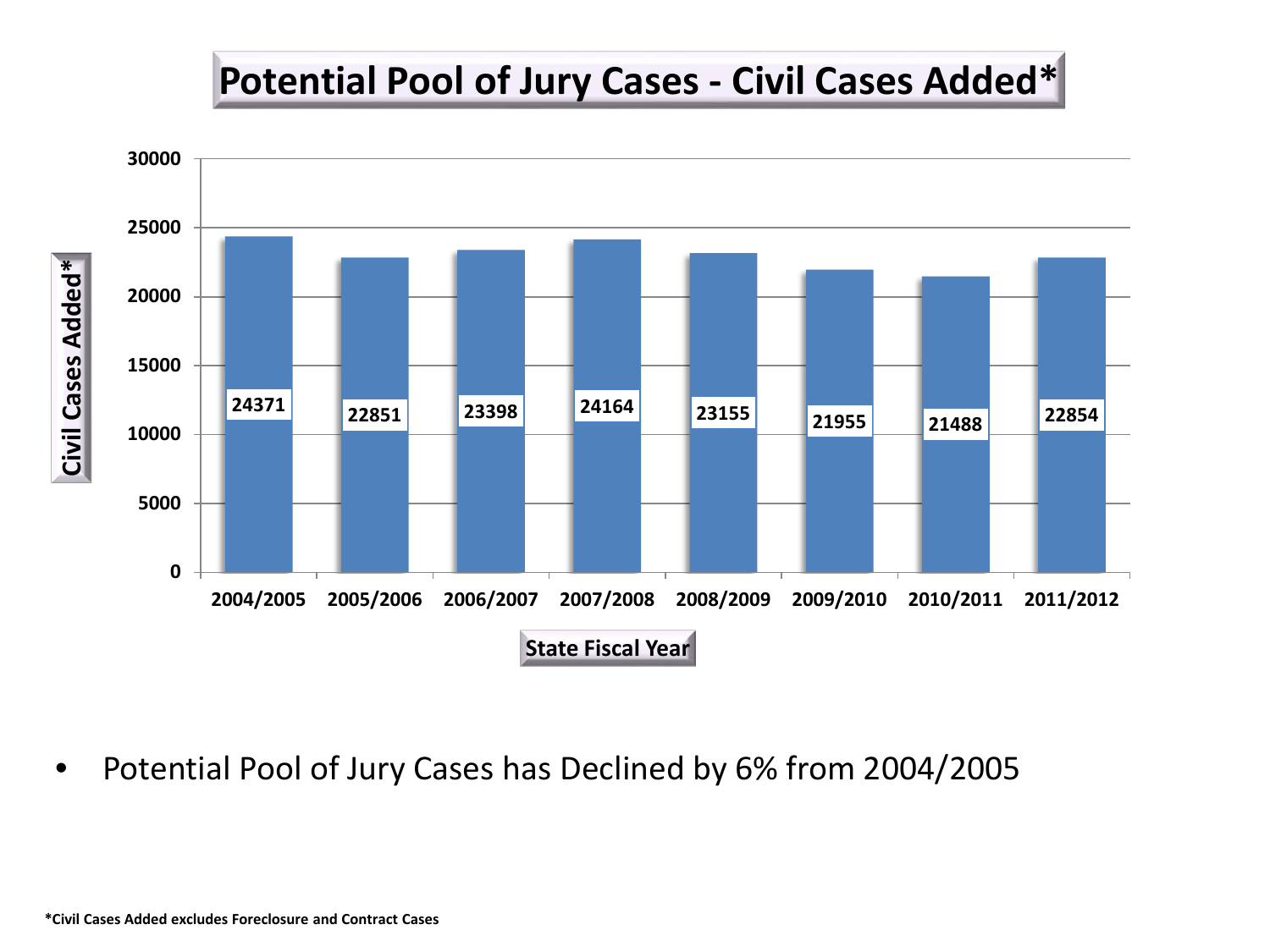#### **Judgment After Jury Trial Commenced**



• Judgments after Jury Trials Commenced have declined by 39% since 2004/2005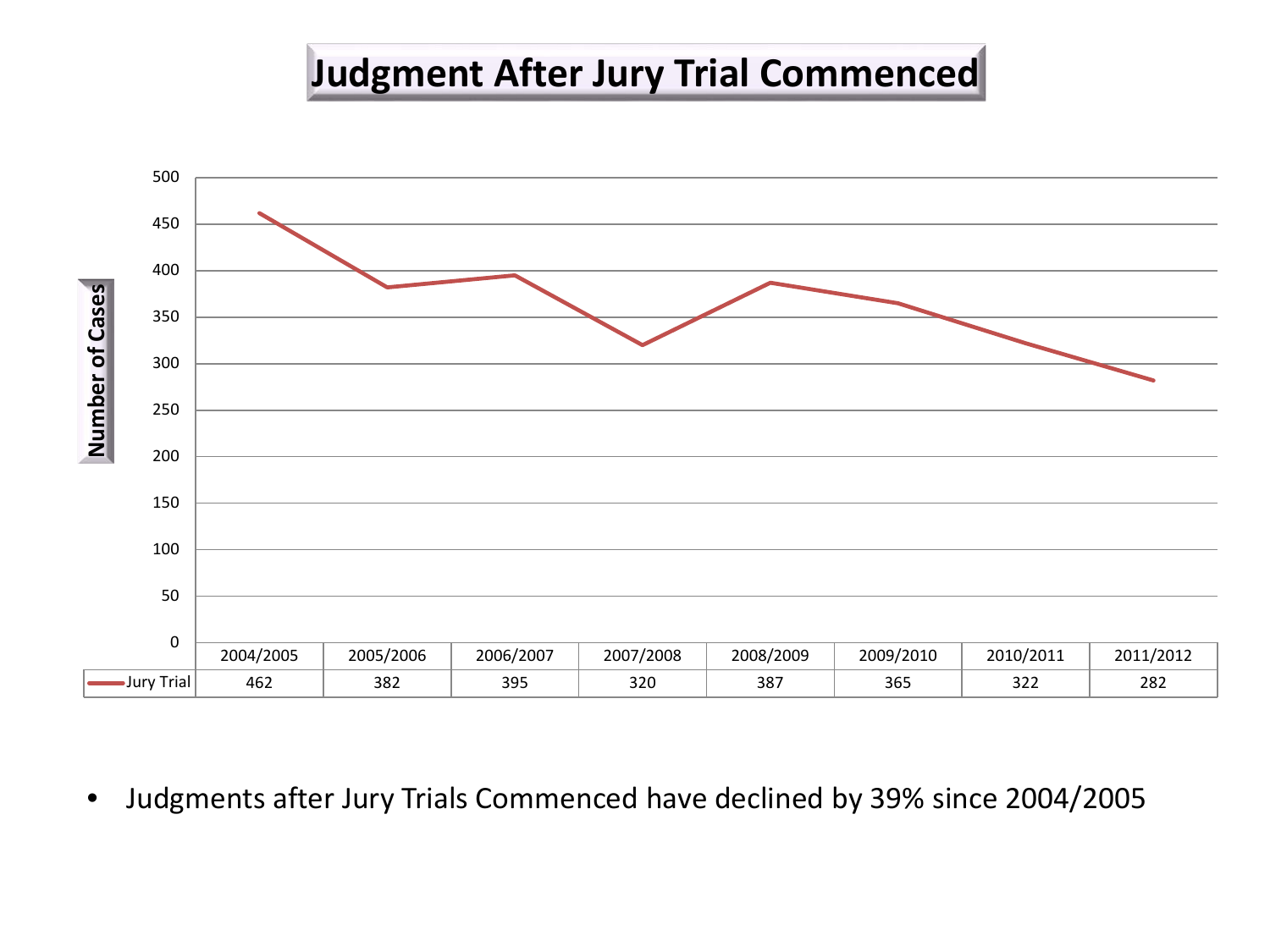#### **Civil Cases Added\* v. Judgment After Jury Trial Commenced\*\***

**Judgment After Jury Trial** 

Judgment After Jury Trial Commenced

**Commenced**

![](_page_5_Figure_1.jpeg)

**State Fiscal Year**

- On average, Judgments after Jury Trials Commenced represent only 1.5% of the pool of potential jury trial cases\*\*.
- As depicted above, the percentage of Judgments after Jury Trial Commenced declined from 1.8% to 1.3% of potential jury trial cases\*\*.

**<sup>\*</sup> Civil Cases Added excludes Foreclosure and Contract Cases**

**<sup>\*\*</sup> Judgments after Jury Trial Commenced were associated with Added Civil case volume (i.e., potential pool of jury cases) using a two year time lag.**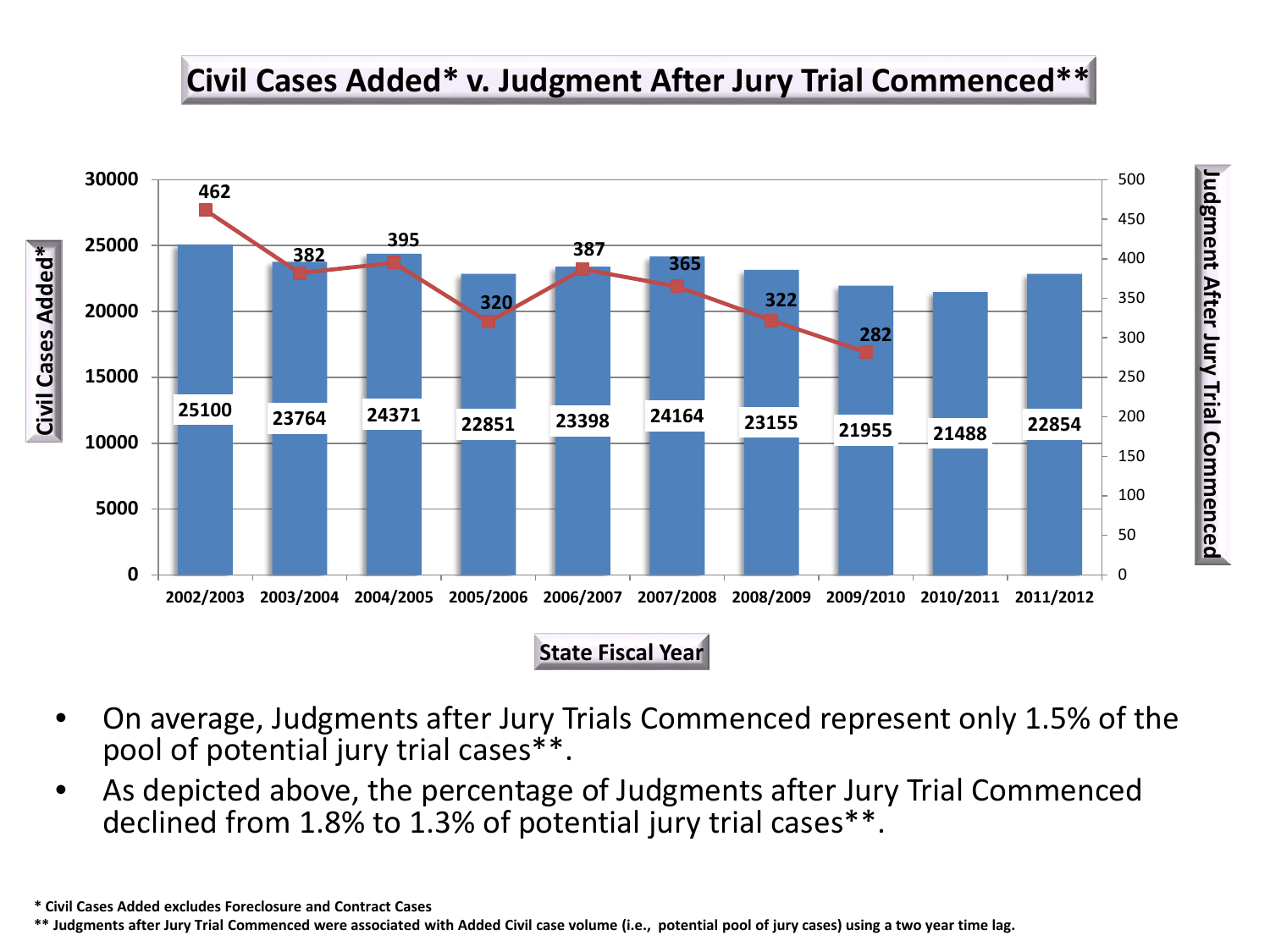#### **Civil - Judgment After Court and Jury Trial Commenced**

![](_page_6_Figure_1.jpeg)

- Judgments After Court Trials Commenced increased 27% from 2004/2005.
- During the same time frame, Judgments After Jury Trials declined 39%